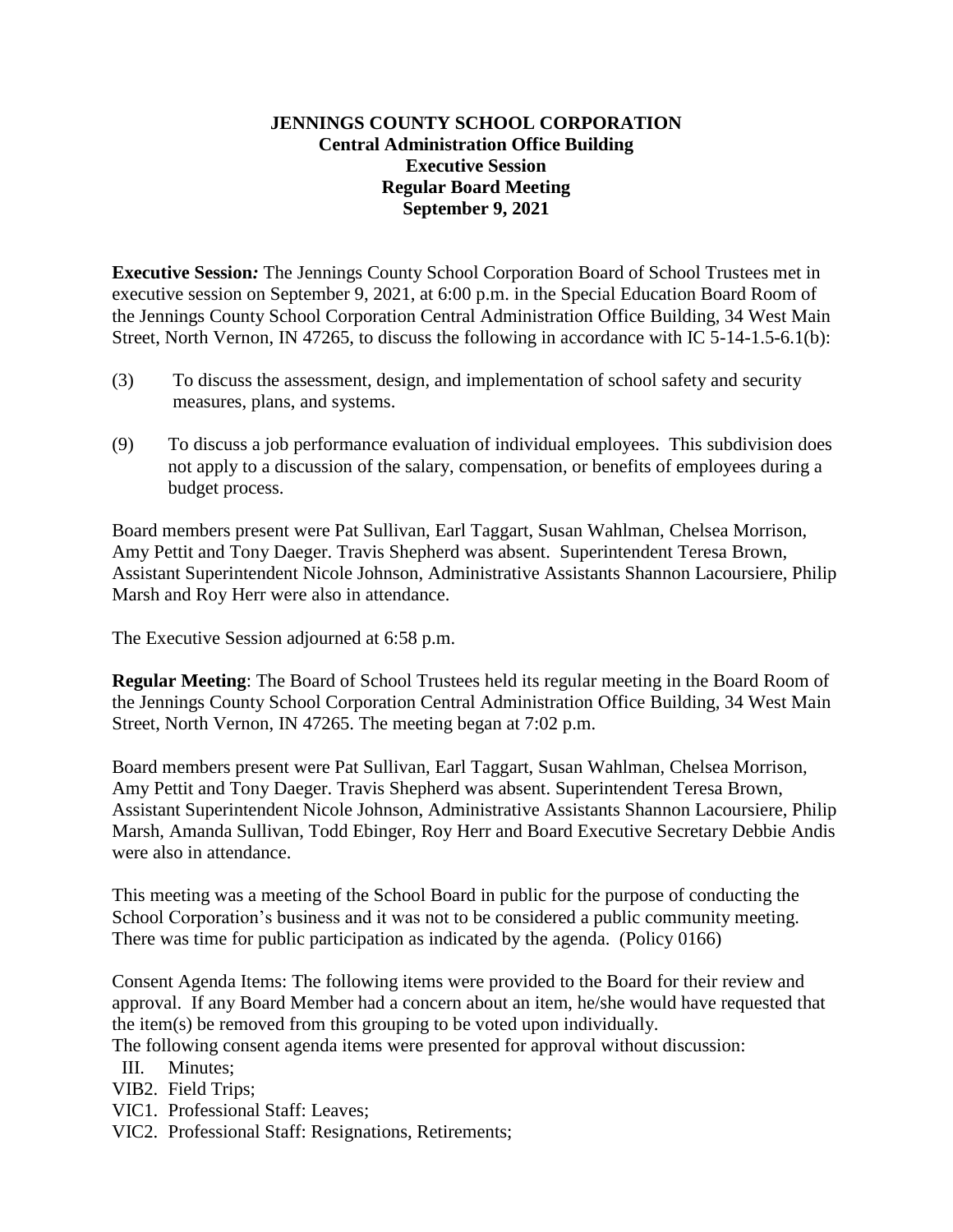- VIC4. Conference Requests;
- VID1. Support Staff: Leaves;
- VID2. Support Staff: Resignations, Retirements;
- VID4. Conference Requests;
- VII. Claims;

Information Items: These items were given to the Board to review. If a Board Member wished to discuss any of these items; he/she would have indicated that the item(s) be removed from the grouping for discussion during the meeting. The following information items were shared with the Board:

VIE2. August Fund Report

VIIIA1. Area Plan Commission Minutes 8/2/2021.

### **Agenda**

- I. Pledge The President opened the meeting with the Pledge of Allegiance.
- II. Consent Agenda Items

Mr. Taggart made a motion to approve the consent agenda items. Mr. Daeger seconded the motion. 6 yes, 0 no. Approved.

- III. Minutes of the Executive Session, Public Hearing: Pre-Bargaining and the Regular Board Meeting of August 26, 2021. The minutes were approved without discussion as a consent agenda item.
- IV. Community Non-Agenda Items

 The President asked if anyone would like to speak on an item not on the agenda. Stan Cool of North Vernon and a second middle aged gentleman (he didn't sign in or give his name) each spoke separately on their disapproval of the mask mandate that was implemented in Jennings County Schools last week. Mr. Sullivan thanked them both for their information and attending. Mr. Sullivan also stated that the board took an oath to use the best information available, to give our kids an education, keep them as safe as we can and keep them in school.

Mr. Sullivan asked that item number VIF1. Property (Policy 7000) be taken at this time. Performance Services HVAC Improvements Proposal, Approval

Steve Thoman and Rich Warner, with Performance Services, presented a power point on HVAC systems and lighting Upgrades / Improvements at Sand Creek Elementary and JCHS. They stated that we will be using local contractors – Nading Mechanical, Quality Electric, and Harmon Construction for this project.

Mrs. Brown stated that we will be able to use our ESSER funds to cover air improvement, ventilation and air quality. As a result, we will be able to take care of some projects that would have otherwise required a bond. The project total is \$3,648,622 with \$3,085,024 being covered with ESSER funds. Mrs. Brown is asking the board for approval.

Mr. Taggart made a motion to approve Performance Services Proposal as presented. Mr. Daeger seconded the motion. 6 yes, 0 no. Approved.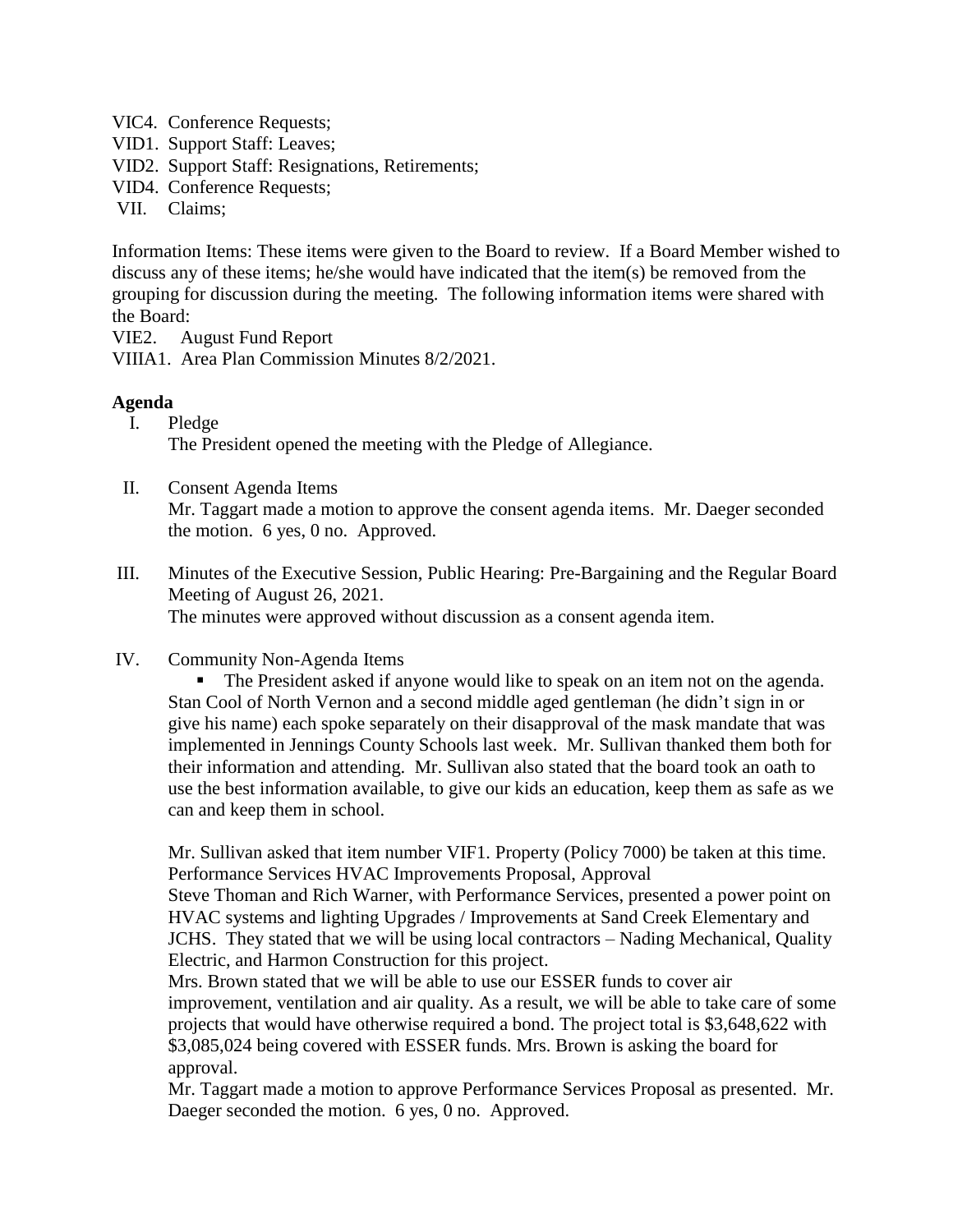### V. Old Business

- A. Programs (Policy 2000)
	- 1. School Improvement Plans, Approval

Mrs. Johnson stated that this is the second review of the annual School Improvement Plans for each school and is asking the Board for approval.

Mr. Daeger made a motion to approve these School Improvement Plans. Mr. Taggart seconded the motion. 6 yes, 0 no. Approved.

### VI. New Business

- A. NEOLA
	- 1. NEOLA Policy 0112, Purpose, First Reading.
	- 2. NEOLA Policy 1220, Employment of the Superintendent, First Reading.
	- 3. NEOLA Policy 2240, Controversial Issues, First Reading.
	- 4. NEOLA Policy 2260.01, Section 504/ADA Prohibition Against Discrimination Based on Disability, First Reading.
	- 5. NEOLA Policy 2266, Nondiscrimination on the Basis of Sex in Education Programs or Activities, First Reading.
	- 6. NEOLA Policy 3120, Employment of Professional Staff, First Reading.
	- 7. NEOLA Policy 4120, Employment of Support Staff, First Reading.
	- 8. NEOLA Policy 4425, Nursing Mothers, First Reading.
	- 9. NEOLA Policy 4430, Leaves of Absence, First Reading.

Mr. Sullivan stated that these are a first reading of the above NEOLA Policies and they will be brought to the next board meeting for a vote.

- B. Programs (Policy 2000)
	- 1. Student Assistance Program Contractual Agreement between Bowen Center for Human Services and Jennings County School Corporation, Approval Mrs. Johnson stated that this is an agreement with Bowen Center for our students in  $7<sup>th</sup>$ -12th grades. It is at no cost this year and is asking the Board for approval. Mrs. Pettit made a motion to approve the above agreement. Mrs. Wahlman seconded the motion. 6 yes, 0 no. Approved.
	- 2. Field Trips
		- None at this time.
- C. Professional Staff (Policy 3000)
	- 1. Leaves

None at this time.

- 2. Resignations/Retirements
	- Amanda Hoyt, JCMS ED Consultant, resignation effective 9/29/2021.
	- Warren Lucas, Bus Mechanic, resignation effective 9/7/2021.

The above resignations were approved without discussion as a consent agenda item.

- 3. Recommendations
	- Erika Downs, Speech and Language Pathologist, return to two full days a week, effective 9/1/2021.
	- Tim Poer, JCSC Interim Transportation Director, \$62,000 yr. (no director benefits at this time), effective 8/30/2021.
	- Missy Redmon, JCEC Academic Coach and Adult Ed Teacher, \$30.00 hr. x 29 hrs. weekly (or less), effective 10/4/2021.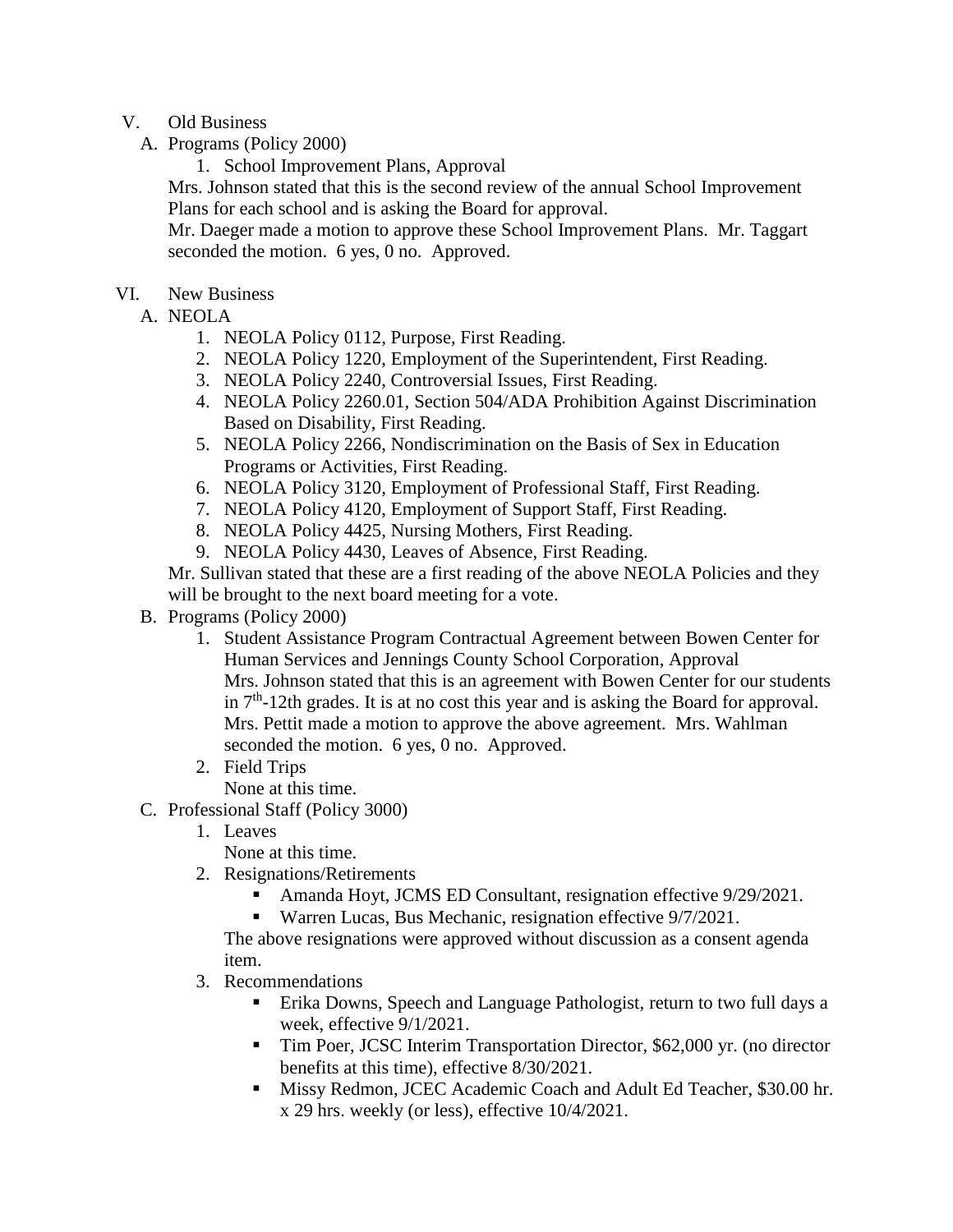Ms. Morrison made a motion to approve the above recommendations. Mrs. Wahlman seconded the motion. 6 yes, 0 no. Approved.

- 4. Conference Requests
	- Amy Jones, IASP Fall Professionals Conference, Indianapolis, IN., 11/21  $-11/23/2021$ .
- This conference was approved without discussion as a consent agenda item.
- D. Support Staff (Policy 4000)
	- 1. Leaves
		- Debbie Clark, JCHS Secretary, seven-days unpaid leave,  $2/10 \& 11$ ,  $\&$ 2/14 – 18/2022.

This leave was approved without discussion as a consent agenda item.

- 2. Resignations/Retirements
	- Kayla Josephson, JCHS Para Pro, resignation effective 9/10/2021.
	- **Yara Ochoa, SCE Para Pro, resignation effective 8/30/2021.**
	- **Jennifer Robertson, HE Para Pro, resignation effective 8/26/2021.**
	- These resignations were approved without discussion as a consent agenda item.
- 3. Recommendations
	- Halie Harrod, JCMS Para Pro, \$11.00 hr. x 7 hrs. day, effective  $9/27/2021$ .
	- Michael Holt, JCHS Custodian, \$11.75 hr. x 8 hrs. day, effective 8/10/2021.
	- Kris Lucas will transfer his bus route #606 to TJ Sporleder, effective 9/9/2021.
	- Heather Mowery, NVE Para Pro, \$10.50 hr. x 7 hrs. day, effective 9/7/2021.
	- Kayla Nimeskern, Hayden Elementary Para Pro, \$12.25 hr. x 7 hrs. day, effective 9/13/2021.
	- Holly Ojeda, SCE Para Pro, \$10.50 hr. x 7 hrs. day, effective 9/13/2021.
	- Shane Over, JCS Maintenance, \$19.50 hr. x 8 hrs. day, effective 10/4/2021.
	- Caitlin Petro, SCE Para Pro, \$10.50 hr. x 7 hrs. day, effective 9/13/2021.
	- Sara Ray, JCEC HiSET Test Proctor, \$15.00 hr. x 16 hrs. month, effective 10/4/2021.
	- Kalynn Short, JCMS Para Pro, \$10.75 hr. x 7 hrs. day, effective 9/13/2021.
	- I Jade Tinney, JCSC Sub Nurse, \$20.00 hr. x 8 hrs., effective 9/13/2021.
	- Karen Wells, SCE Part-time Para Pro, \$10.75 hr. x 7 hrs. day (Thursday  $\&$ Fridays), effective 9/16/2021.
	- Bailey Wilder, JCMS 8th Grade Boys Blue Basketball Coach, \$2,336 stipend, effective 9/1/2021.

Mr. Daeger made a motion to approve the above recommendations. Mrs. Pettit seconded the motion. 6 yes, 0 no. Approved.

- 4. Conference Requests
- None at this time.
- E. Finances (Policy 6000)
	- 1. Donations, Approval
		- Hayden United Methodist Church, \$500 to BCE for Student Activities.
		- First United Methodist Church, \$300 to BCE for student snacks.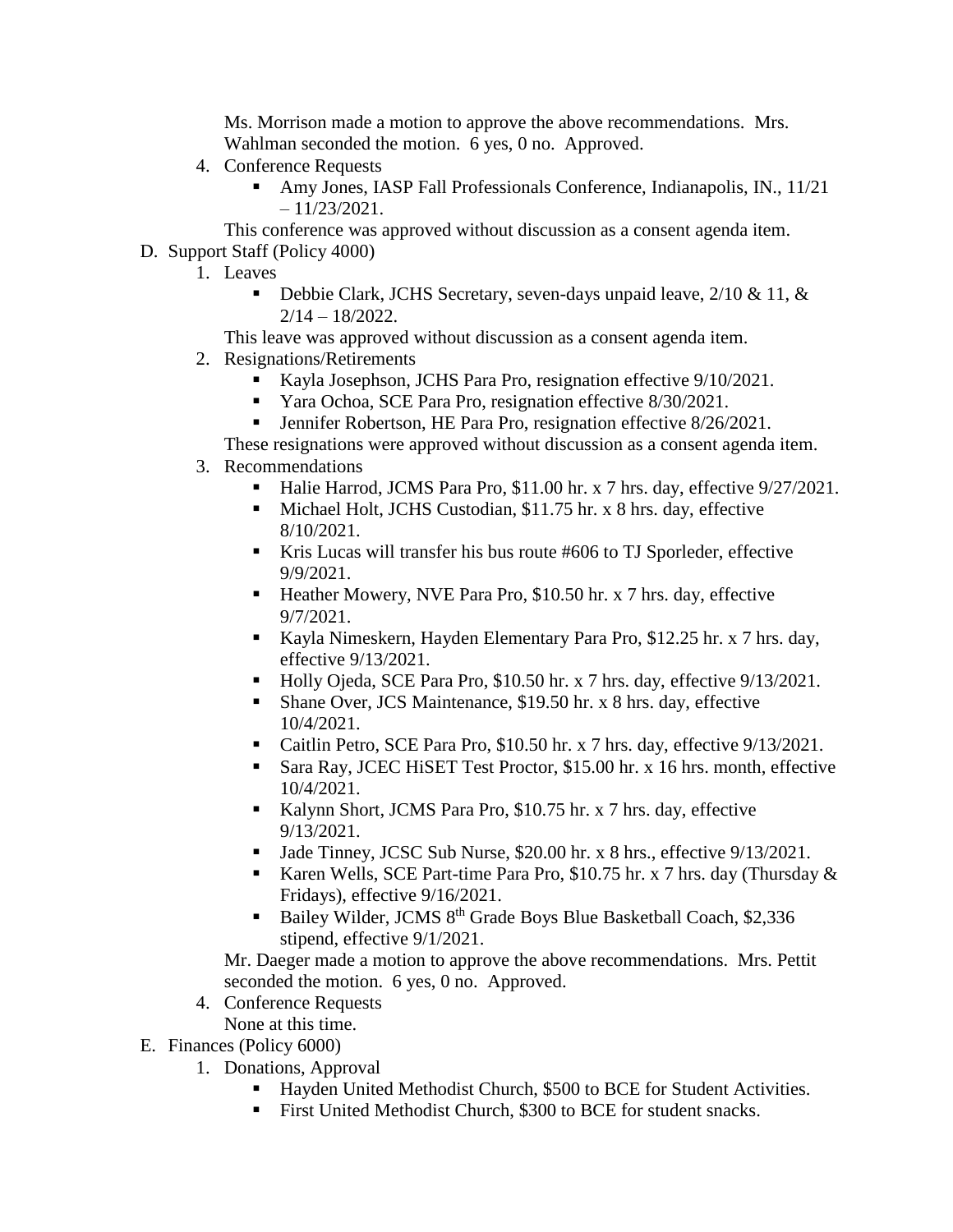- F & AM Masonic Lodge NO. 219 Butlerville, \$500 to BCE for student snacks
- Dollar Tree, \$25 to GCE for helping students in need.
- Hayden United Methodist Church, \$500 to GCE for helping students in need.
- Hayden United Methodist Church, \$500 to Hayden for helping students in need.
- Dollar Tree, \$25 to SCE for student school supplies.
- Dollar Tree, \$26 to Scipio Elementary for student school supplies.
- Decatur Mold Tool & Engineering, Inc., \$1,000 to JCMS for the sound system for the new scoreboard.
- Eckhart of NV, \$1,000 to JCMS for the sound system for the new scoreboard.
- NVIC Cares Grant, \$250 to JCHS Game Club.
- North Vernon Kiwanis, \$25 gift cards to the following JCSC Teachers:
	- $\triangleright$  BCE Sara Hillen
	- $\triangleright$  GCE Dawn Turner
	- $\triangleright$  Hayden Laken Farrell
	- $\triangleright$  NVE Jennifer Sanders
	- $\triangleright$  SCE Kate Gray
	- $\triangleright$  Scipio Corie Edens
	- JCMS Callie Garrett
	- $\triangleright$  JCHS Sarah Dillon

Mrs. Pettit made a motion to approve the above donations. Mrs. Wahlman seconded the motion. 6 yes, 0 no. Approved.

2. August Fund Report

A copy of this report was included in the board packet.

- F. Property (Policy 7000)
	- 1. Performance Services HVAC Improvements Proposal, Approval This was moved to the beginning of meeting after public input.
- G. Relations (Policy 9000)
	- 1. Partnership Commitment between Southeast Indiana Workforce Investment Board and Jennings County School Corporation, Approval Mrs. Brown stated that this is an annual contract between JCHS and JAG Program and is asking the Board for approval. Ms. Morrison made a motion to approve the above contract. Mrs. Pettit seconded the motion. 6 yes, 0 no. Approved.
	- 2. Proposal between Sand Creek Elementary and Lifetouch to provide photography services and yearbook for the 2021-2022 school year, Approval Mr. Daeger made a motion to approve the above service agreement. Mrs. Wahlman seconded the motion. 6 yes, 0 no. Approved.

# VII. Claims

The claims were presented for approval in the amount of  $\frac{1}{2}$ , 1,126,310.13 (claims 6677 – 6845) and payroll in the amount of \$1,193,898.91 (check date 9/15/21). The claims were approved without discussion as a consent agenda item.